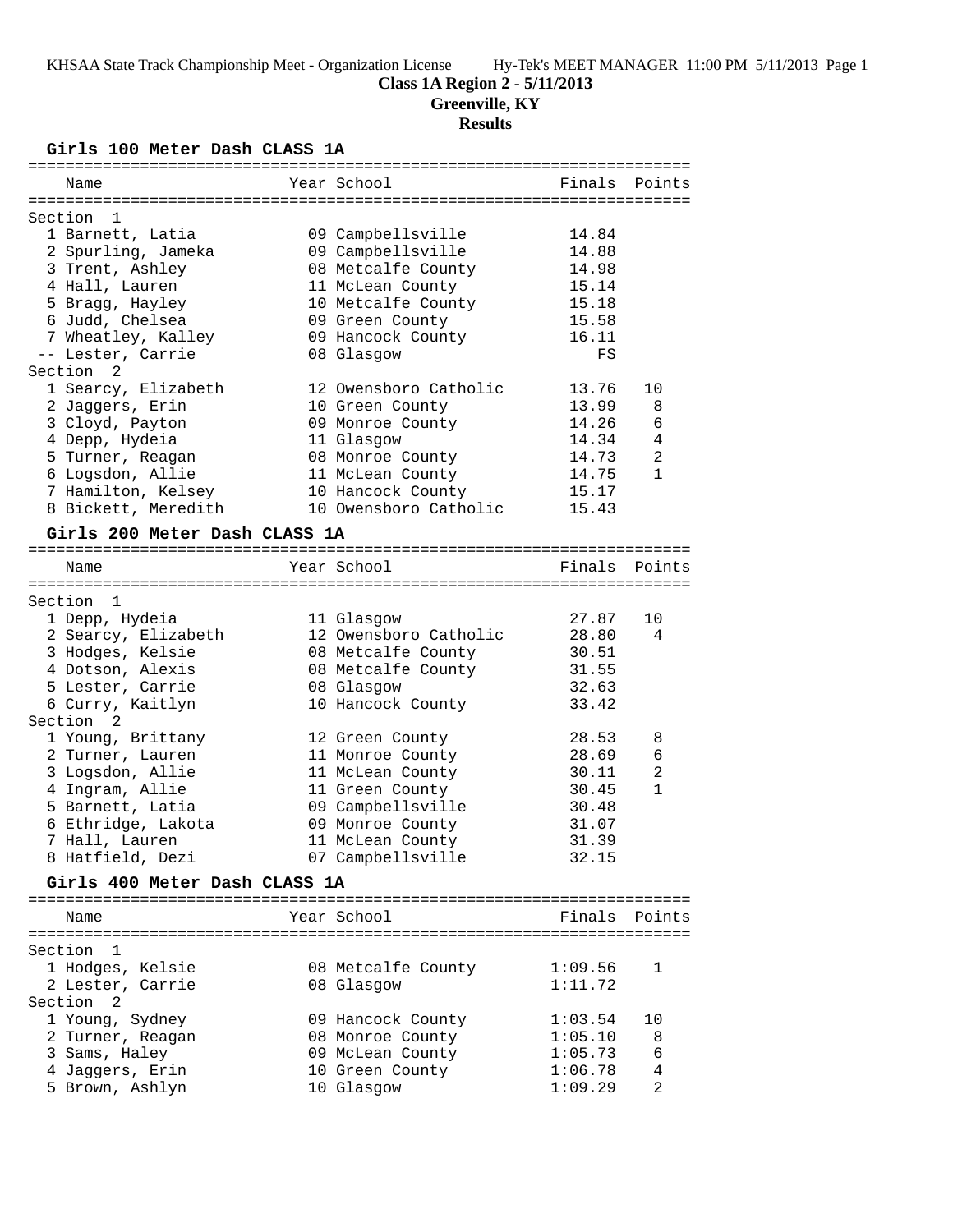**Class 1A Region 2 - 5/11/2013**

**Greenville, KY**

# **Results**

| Girls 400 Meter Dash CLASS 1A                          |                                                                       |                    |                              |
|--------------------------------------------------------|-----------------------------------------------------------------------|--------------------|------------------------------|
| 6 March, Natalie<br>7 Mills, Lydia<br>8 Curry, Kaitlyn | 10 Green County<br>09 Owensboro Catholic 1:11.58<br>10 Hancock County | 1:10.63<br>1:17.04 |                              |
| Girls 800 Meter Run CLASS 1A                           |                                                                       |                    |                              |
| Name                                                   | Year School                                                           | Finals             | Points                       |
|                                                        |                                                                       |                    |                              |
| Section 1                                              |                                                                       |                    |                              |
| 1 Young, Sydney                                        | 09 Hancock County                                                     | 2:33.75            | 10                           |
| 2 Biggs, Katlyn                                        | 10 Green County                                                       | 2:40.26            | 8                            |
| 3 Glover, Jessi<br>4 Davis, Sidney                     | 09 Hancock County<br>08 Green County                                  | 2:40.32<br>2:40.71 | $\epsilon$<br>$\overline{4}$ |
| 5 Krampe, Kelby                                        | 09 Owensboro Catholic 2:57.92                                         |                    | 2                            |
| 6 Baker, Beth                                          | 11 Campbellsville                                                     | 3:06.26            | $\mathbf{1}$                 |
| 7 Collins, Kristina                                    | 10 Monroe County                                                      | 3:27.23            |                              |
| Girls 1600 Meter Run CLASS 1A                          |                                                                       |                    |                              |
|                                                        |                                                                       |                    |                              |
| Name                                                   | Year School                                                           | Finals             | Points                       |
| 1 Young, Sydney                                        | 09 Hancock County                                                     | 5:42.16            | 10                           |
| 2 Bloyd, Chynna                                        | 09 Green County                                                       | 5:59.54            | -8                           |
| 3 Woodward, Emily                                      | 07 Hancock County                                                     | 6:03.09            | 6                            |
| 4 Frank, Molly                                         | 12 Green County                                                       | 6:15.07            | $\overline{4}$               |
| 5 Jessee, Christina                                    | 09 Metcalfe County                                                    | 6:40.22            | 2                            |
| Girls 3200 Meter Run CLASS 1A                          |                                                                       |                    |                              |
| Name                                                   | Year School                                                           | Finals             | Points                       |
| 1 Frank, Molly                                         | 12 Green County                                                       | 12:51.72           | 10                           |
| 2 Woodward, Emily 67 Hancock County                    |                                                                       | $13:04.19$ 8       |                              |
| 3 Price, Cheyenne 67 Green County                      |                                                                       | $13:52.77$ 6       |                              |
| 4 McManaway, Makala           07 Hancock County        |                                                                       | 18:50.61           | $\overline{4}$               |
| Girls 100 Meter Hurdles CLASS 1A                       |                                                                       |                    |                              |
| Name                                                   | Year School                                                           | Finals             | Points                       |
| 1 Bradley, Katlan                                      | 12 Glasgow                                                            | 16.95              | 10                           |
| 2 Hamilton, Kelsey                                     | 10 Hancock County                                                     | 19.98              | 8                            |
| 3 Richardson, Connor                                   | 10 Monroe County                                                      | 20.31              | 6                            |
| 4 Howell, Shelby                                       | 07 Green County                                                       | 22.27              | 4                            |
| 5 Paul, Rene                                           | 10 Hancock County                                                     | 23.63              | 2                            |
| Girls 300 Meter Hurdles CLASS 1A                       |                                                                       |                    |                              |
| Name                                                   | Year School                                                           | Finals             | Points                       |
| 1 Bradley, Katlan                                      | 12 Glasgow                                                            | 50.86              | 10                           |
| 2 Howell, Shelby                                       | 07 Green County                                                       | 55.99              | 8                            |
| 3 Paul, Rene                                           | 10 Hancock County                                                     | 1:00.65            | 6                            |
| 4 Greene, MaKenna                                      | 08 Metcalfe County                                                    | 1:01.30            | 4                            |
| 5 Wilson, Cassady                                      | 11 Monroe County                                                      | 1:02.59            | 2                            |
|                                                        |                                                                       |                    |                              |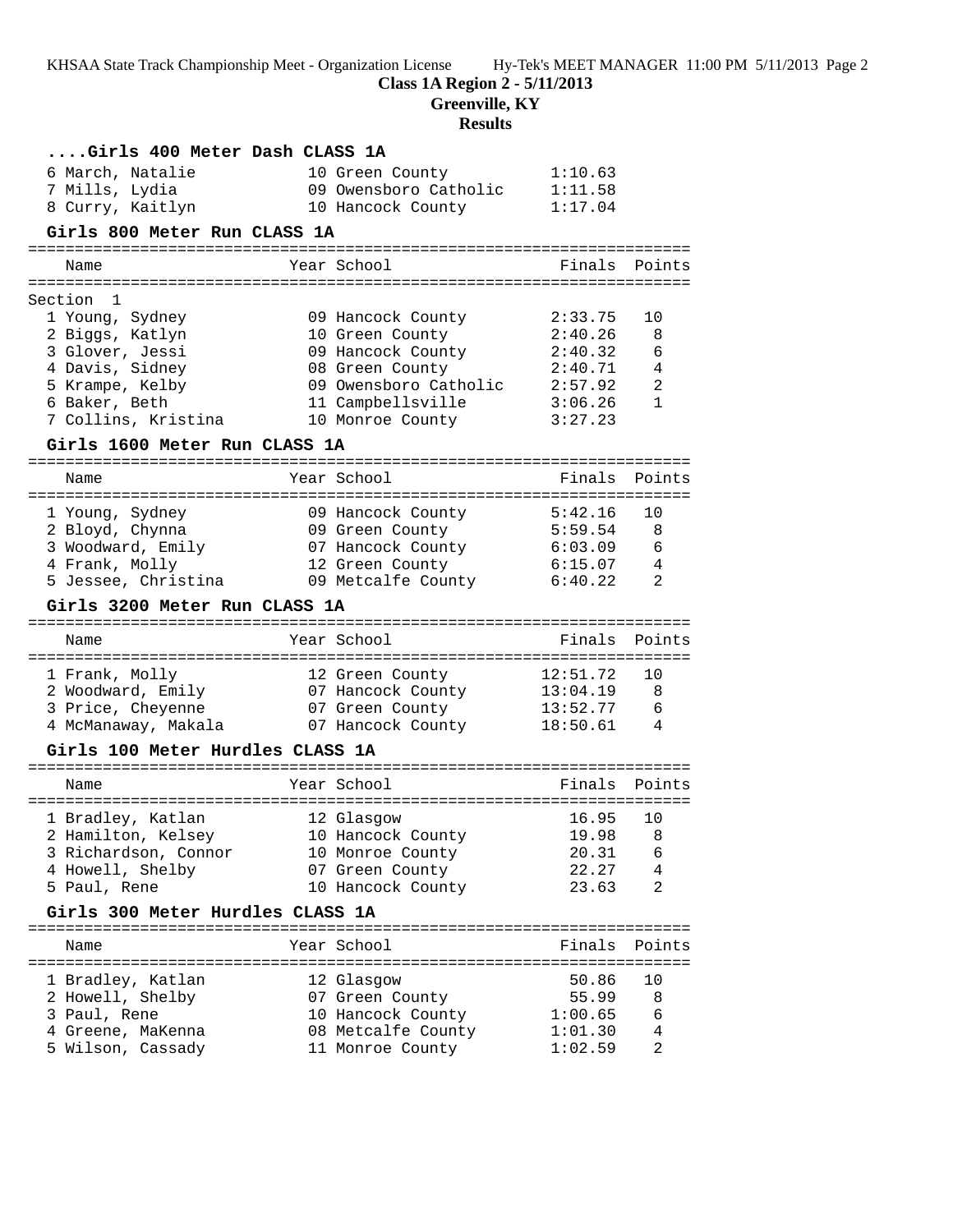**Class 1A Region 2 - 5/11/2013**

**Greenville, KY**

## **Results**

|                                                 | results                         |        |
|-------------------------------------------------|---------------------------------|--------|
| Girls 300 Meter Hurdles CLASS 1A                |                                 |        |
| 6 McManaway, Makala                             | 07 Hancock County<br>1:08.66    | 1      |
| 7 Whitt, Felicia                                | 09 Metcalfe County<br>1:11.81   |        |
| Girls 4x100 Meter Relay CLASS 1A                |                                 |        |
|                                                 |                                 |        |
| School                                          | Finals                          | Points |
| 1 Glasgow                                       | 55.39                           | 10     |
| 1) Roberts, Chasity 08                          | 2) Bradley, Katlan 12           |        |
| 3) Depp, Hydeia 11                              | 4) Brown, Ashlyn 10             |        |
| 2 Green County                                  | 57.24                           | 8      |
| 1) Wakefield, Ariel 09                          | 2) March, Natalie 10            |        |
| 3) Ingram, Allie 11                             | 4) Young, Brittany 12           |        |
| 5) Shepherd, Baylee 11                          | 6) Jaggers, Erin 10             |        |
| 7) Judd, Chelsea 09<br>3 Owensboro Catholic     | 8) Frank, Molly 12<br>58.88     | 6      |
| 1) Bickett, Meredith 10                         | 2) Brown, Lauren 09             |        |
| 3) Krampe, Kelby 09                             | 4) Thompson, Jaimie 09          |        |
| 5) Searcy, Elizabeth 12                         | 6) Paul, Emily 11               |        |
| 7) Tigue, Rachel 11                             | 8) Mills, Lydia 09              |        |
| 4 McLean County                                 | 59.43                           | 4      |
| 1) Hall, Lauren 11                              | 2) Burden, Shelby 10            |        |
| 3) Miller, Ashley 11                            | 4) Logsdon, Allie 11            |        |
| 5) Kassinger, Brook 10                          | 6) Sams, Allison 12             |        |
| 7) Green, Julie 10                              | 8) Sams, Haley 09               |        |
| 5 Metcalfe County                               | 1:00.02                         | 2      |
| 1) Dotson, Alexis 08                            | 2) Bragg, Hayley 10             |        |
| 3) Greene, MaKenna 08                           | 4) Trent, Ashley 08             |        |
| 5) Whitt, Felicia 09                            | 6)<br>1:00.51                   | 1      |
| 6 Hancock County<br>1) Hamilton, Kelsey 10      | 2) Williamson, Lisa 12          |        |
| 3) Wheatley, Kalley 09                          | 4) Means, Lexi 09               |        |
| 5) Johnson, Macey 11                            | 6) Curry, Kaitlyn 10            |        |
| 7 Monroe County                                 | 1:36.37                         |        |
| 1) Turner, Reagan 08                            | 2) Turner, Lauren 11            |        |
| 3) Cloyd, Payton 09                             | 4) Ethridge, Lakota 09          |        |
| 5) Harrison, Hannah 12                          | 6) Carter, Cassidy 10           |        |
| Girls 4x200 Meter Relay CLASS 1A                |                                 |        |
| . _ _ _ _ _ _ _ _ _ _ _ _ _ _ _ _ _ _<br>School | Finals                          | Points |
|                                                 |                                 |        |
| 1 McLean County                                 | 1:59.01                         | 10     |
| 1) Kassinger, Brook 10                          | 2) Logsdon, Allie 11            |        |
| 3) Sams, Allison 12                             | 4) Sams, Haley 09               |        |
| 5) Hall, Lauren 11                              | 6) Burden, Shelby 10            |        |
| 7) Miller, Ashley 11                            | 8) Green, Julie 10              |        |
| 2 Green County<br>1) Wakefield, Ariel 09        | 2:00.14<br>2) March, Natalie 10 | 8      |
| 3) Ingram, Allie 11                             | 4) Young, Brittany 12           |        |
| 5) Shepherd, Baylee 11                          | 6) Judd, Chelsea 09             |        |
| 7) Jaggers, Erin 10                             | 8) Biggs, Katlyn 10             |        |
| 3 Owensboro Catholic                            | 2:01.61                         | 6      |
| 1) Brown, Lauren 09                             | 2) Krampe, Kelby 09             |        |
| 3) Mills, Lydia 09                              | 4) Thompson, Jaimie 09          |        |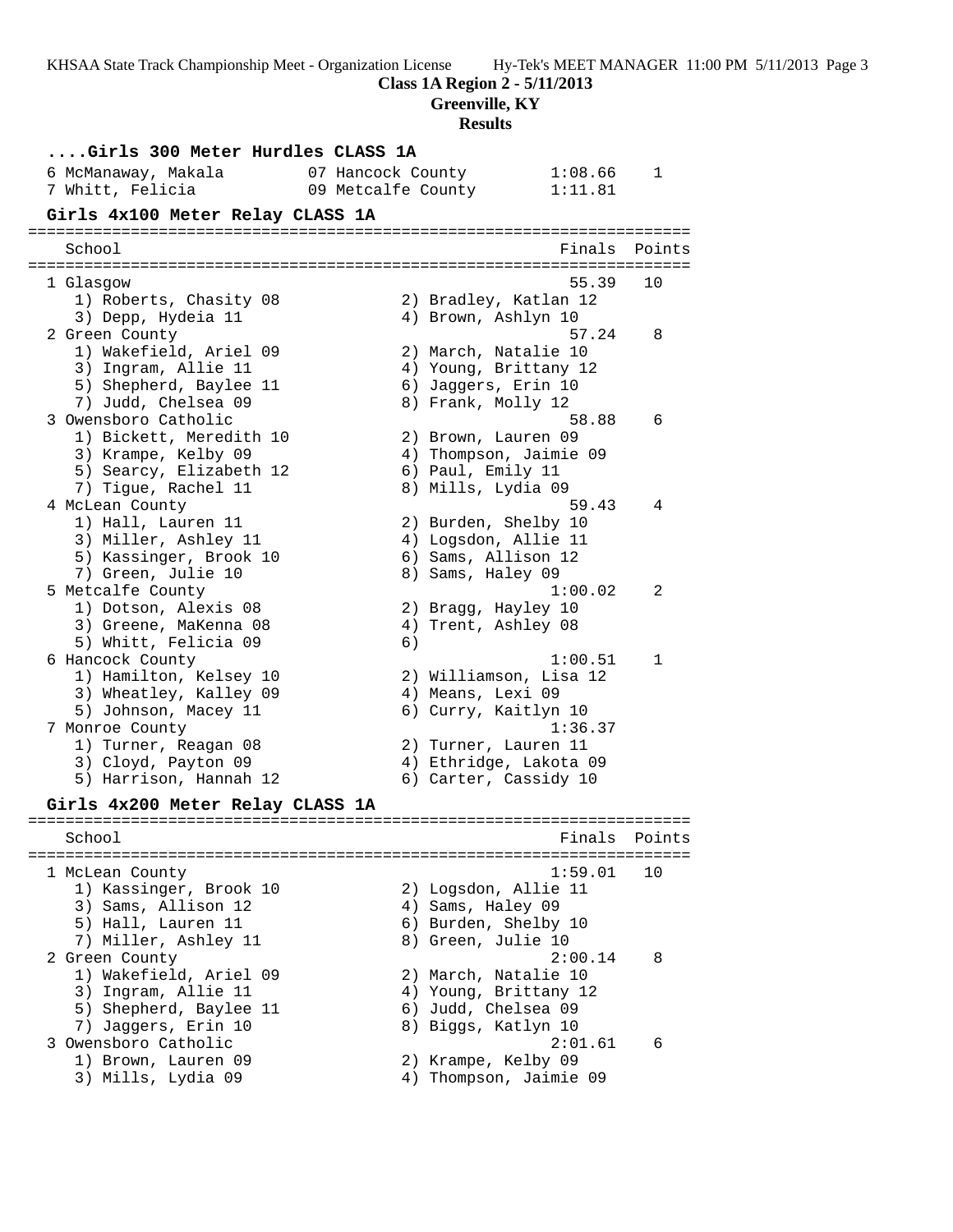### **Class 1A Region 2 - 5/11/2013**

**Greenville, KY**

### **Results**

### **....Girls 4x200 Meter Relay CLASS 1A**

| 5) Paul, Emily 11       | 6) Searcy, Elizabeth 12   |  |
|-------------------------|---------------------------|--|
| 7) Bickett, Meredith 10 | 8) Tigue, Rachel 11       |  |
| 4 Hancock County        | 2:03.79<br>$\overline{4}$ |  |
| 1) Glover, Jessi 09     | 2) Hamilton, Kelsey 10    |  |
| 3) Nicholas, Lexi 07    | 4) Means, Lexi 09         |  |
| 5) Williamson, Lisa 12  | 6) Curry, Kaitlyn 10      |  |
| 7) Wheatley, Kalley 09  | 8)                        |  |
| 5 Monroe County         | 2:28.90<br>- 2            |  |
| 1) Catalan, Karen 12    | 2) Collins, Kristina 10   |  |
| 3) Rich, Alexa 09       | 4) Willis, Hailey 07      |  |
| 5) Newton, Tia 09       | 6) Wilson, Cassady 11     |  |

### **Girls 4x400 Meter Relay CLASS 1A**

======================================================================= School **Finals** Points **School** ======================================================================= 1 Glasgow 4:29.24 10 1) Brown, Ashlyn 10 2) Roberts, Chasity 08 3) Bradley, Katlan 12 4) Depp, Hydeia 11 2 Green County 4:40.70 8 1) Howell, Shelby 07 2) March, Natalie 10 3) Ingram, Allie 11 4) Young, Brittany 12 5) Jaggers, Erin 10  $\,$  6) Frank, Molly 12 7) Davis, Sidney 08 8) Shepherd, Baylee 11 3 McLean County 4:46.07 6 1) Kassinger, Brook 10 2) Green, Julie 10 3) Dempsey, Chloe 11 (4) Sams, Haley 09 5) Sams, Allison 12 (6) Logsdon, Allie 11 7) Scott, Morgan 11 and 8) Hall, Lauren 11 -- Hancock County DQ 2nd runner cut in to 1) Means, Lexi 09 2) Nicholas, Lexi 07 3) Glover, Jessi 09 4) Curry, Kaitlyn 10 5) Paul, Rene 10 6) Johnson, Macey 11 7) Wheatley, Kalley 09 8) Williamson, Lisa 12

### **Girls 4x800 Meter Relay CLASS 1A** =======================================================================

School **Finals** Points **Points** ======================================================================= 1 Hancock County 10:42.80 10 1) Glover, Jessi 09 2) Woodward, Emily 07 3) Nicholas, Lexi 07 4) Young, Sydney 09 5) Paul, Rene 10 6) McManaway, Makala 07 2 Green County 10:53.05 8 1) Biggs, Katlyn 10 2) Frank, Molly 12 3) Price, Cheyenne 07 4) Davis, Sidney 08 5) Bloyd, Chynna 09 6) Howell, Shelby 07 7) Jaggers, Erin 10 8) Williams, Katelynn 08 3 McLean County 11:17.70 6 1) Green, Julie 10 2) Neal, Rachel 11 3) Scott, Morgan 11 (4) Dempsey, Chloe 11 5) Kassinger, Brook 10 6) Logsdon, Allie 11 7) Hall, Lauren 11 and 8) Sams, Haley 09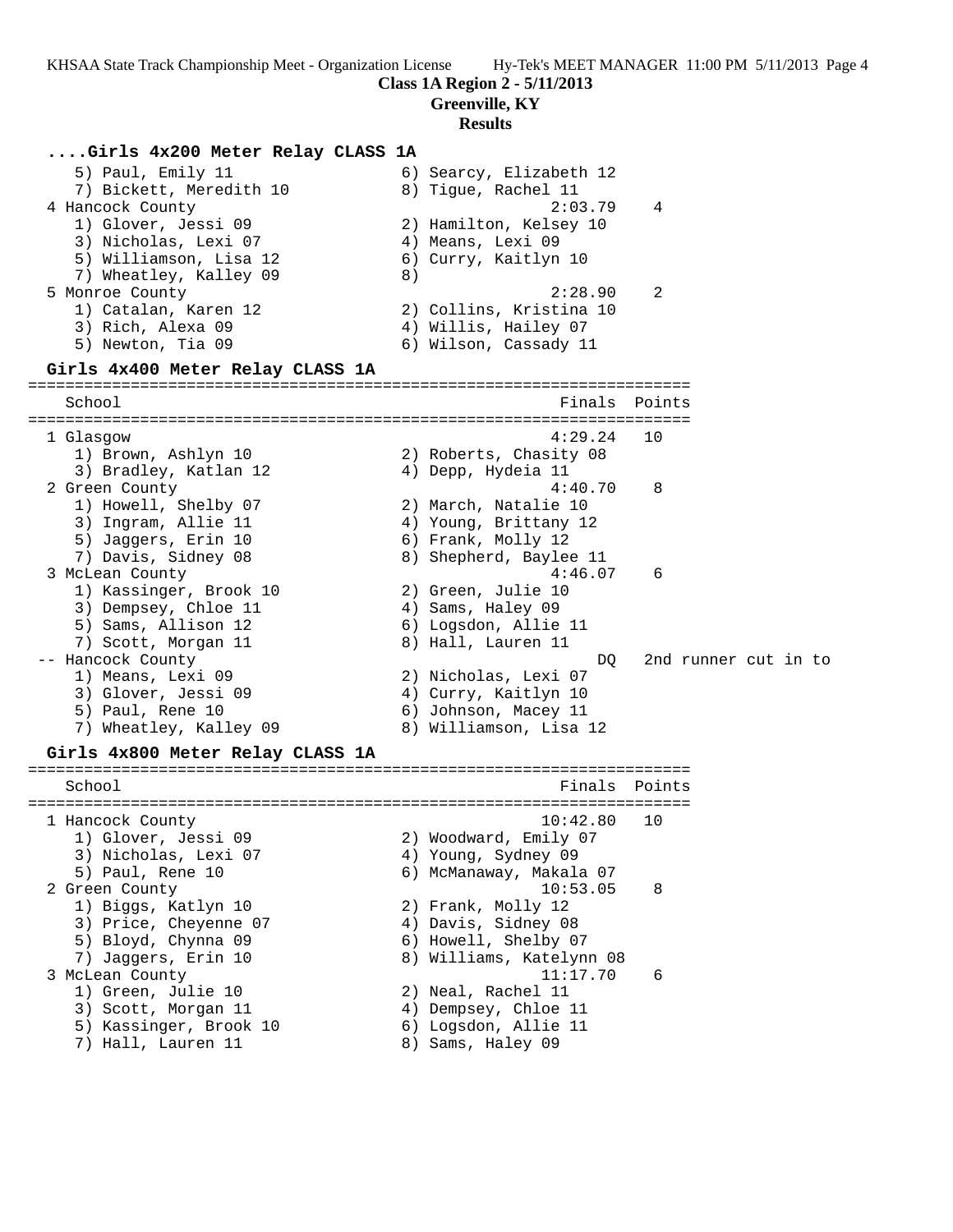## **Class 1A Region 2 - 5/11/2013**

**Greenville, KY**

# **Results**

## **Boys 100 Meter Dash CLASS 1A**

| ============                 | ==================================== |         | =======        |
|------------------------------|--------------------------------------|---------|----------------|
| Name                         | Year School                          | Finals  | Points         |
|                              |                                      |         |                |
| 1 Bradley, Quentel           | 11 Glasgow                           | 12.28   | 1              |
| 2 Jackson, Nick              | 09 Owensboro Catholic                | 12.92   |                |
| 3 Blythe, Anthony            | 12 Cumberland County                 | 12.94   |                |
| 4 Webb, Hayden               | 10 Campbellsville                    | 12.96   |                |
| 5 McManaway, Austin          | 09 Hancock County                    | 14.37   |                |
| 6 Willis, Sam                | 12 McLean County                     | 17.09   |                |
| Section <sub>2</sub>         |                                      |         |                |
| 1 Jaggers, Evan              | 11 Green County                      | 11.38   | 10             |
| 2 Settles, Gary              | 12 Glasgow                           | 11.61   | 8              |
| 3 Staples, Holden            | 10 Owensboro Catholic                | 11.91   | 6              |
| 4 Huff, Carleton             | 11 Monroe County                     | 12.00   | 4              |
| 5 Haaff, Austin              | 11 Hancock County                    | 12.23   | 2              |
| 6 Young, Kendon              | 09 Campbellsville                    | 12.29   |                |
| 7 Grider, George             | 10 Green County                      | 12.48   |                |
| 8 Strode, Tanner             | 11 Monroe County                     | 12.52   |                |
|                              |                                      |         |                |
| Boys 200 Meter Dash CLASS 1A |                                      |         |                |
|                              | Year School                          |         | Points         |
| Name                         |                                      | Finals  |                |
| Section 1                    |                                      |         |                |
| 1 Bradley, Quentel           |                                      | 24.50   | 2              |
|                              | 11 Glasgow                           | 25.87   |                |
| 2 Hamilton, Grant            | 12 Monroe County                     |         |                |
| 3 Abbott, Wayne              | 11 Metcalfe County                   | 27.68   |                |
| 4 Chappell, Cameron          | 09 Hancock County                    | 28.59   |                |
| 5 Nevitt, Wesley             | 09 Hancock County                    | 29.70   |                |
| Section <sub>2</sub>         |                                      |         |                |
| 1 Jaggers, Evan              | 11 Green County                      | 22.66   | 10             |
| 2 Settles, Gary              | 12 Glasgow                           | 23.07   | 8              |
| 3 Huff, Carleton             | 11 Monroe County                     | 23.36   | 6              |
| 4 Staples, Holden            | 10 Owensboro Catholic                | 23.72   | 4              |
| 5 Grider, George             | 10 Green County                      | 24.84   | $\mathbf{1}$   |
| 6 Owsley, Cedric             | 12 Cumberland County                 | 24.89   |                |
| 7 Blythe, Anthony            | 12 Cumberland County                 | 25.75   |                |
| 8 Webb, Hayden               | 10 Campbellsville                    | 28.14   |                |
| Boys 400 Meter Dash CLASS 1A |                                      |         |                |
|                              |                                      |         |                |
| Name                         | Year School                          | Finals  | Points         |
|                              |                                      |         |                |
| Section 1                    |                                      |         |                |
| 1 Wilson, Phillip            | 09 McLean County                     | 1:05.52 |                |
| 2 Kost, Kern                 | 09 Campbellsville                    | 1:07.31 |                |
| 3 Willis, Sam                | 12 McLean County                     | 1:19.23 |                |
| Section <sub>2</sub>         |                                      |         |                |
| 1 Wheeler, Zachary           | 11 Glasgow                           | 52.73   | 10             |
| 2 Schroader, Cody            | 10 Hancock County                    | 54.11   | 8              |
| 3 Williams, Corey            | 12 Cumberland County                 | 56.44   | 6              |
| 4 Rogers, Justin             | 09 Hancock County                    | 56.61   | $\overline{4}$ |
| 5 Sosa, Jesus                | 11 Green County                      | 57.57   | $\overline{a}$ |
|                              |                                      | 59.17   | $\mathbf{1}$   |
| 6 Roberts, Nate              | 11 Owensboro Catholic                |         |                |
| 7 Webb, Jordan               | 11 Cumberland County                 | 59.98   |                |
| 8 Felix, Ruben               | 09 Campbellsville                    | 1:01.02 |                |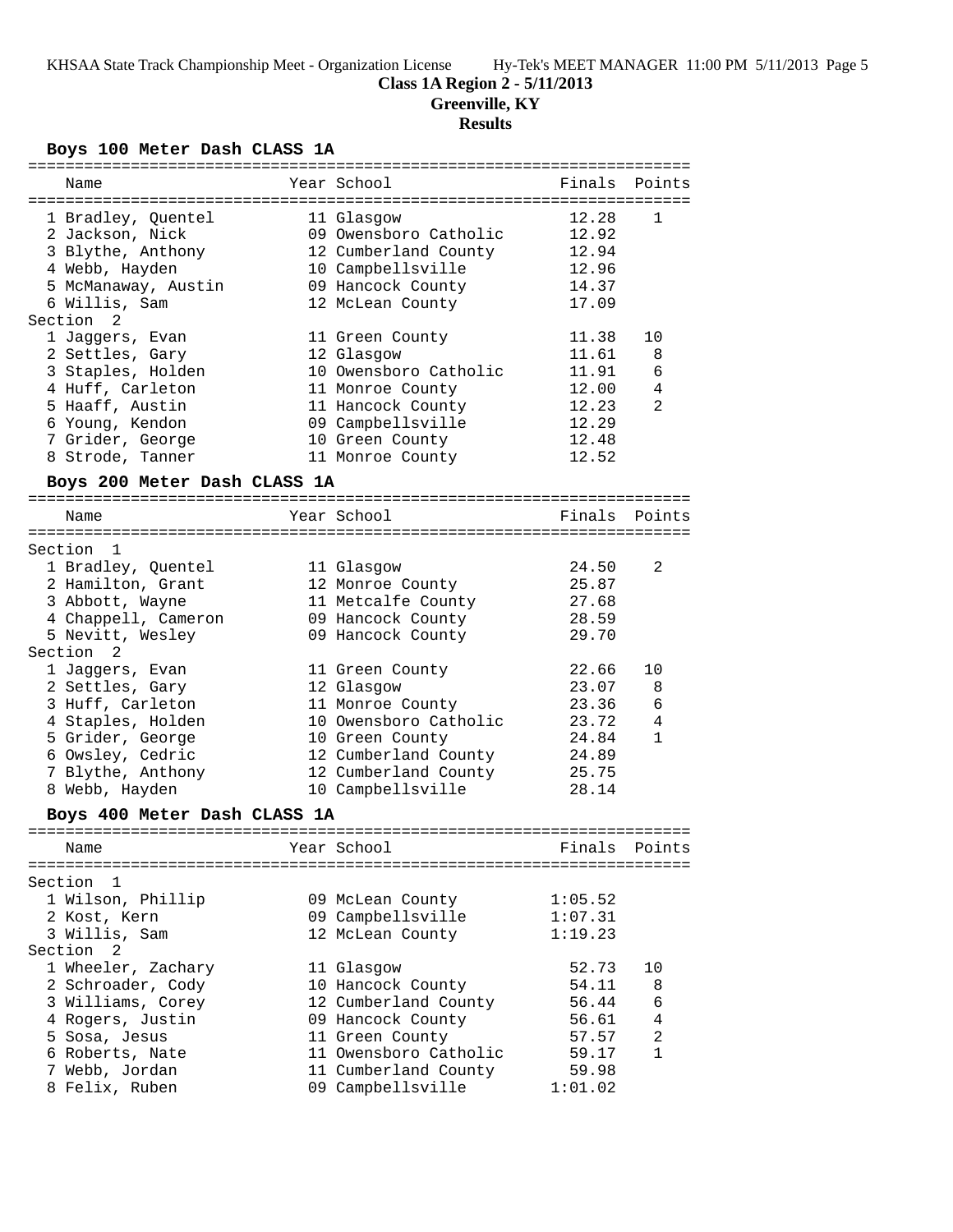### **Class 1A Region 2 - 5/11/2013**

**Greenville, KY**

### **Results**

### **Boys 800 Meter Run CLASS 1A**

| Name              | Year School           | Finals Points |                |
|-------------------|-----------------------|---------------|----------------|
| Section 1         |                       |               |                |
| 1 Wright, Trevor  | 10 Green County       | 2:07.26       | 10             |
| 2 Roach, Cody     | 12 Hancock County     | 2:08.37       | 8              |
| 3 Gearlds, Devin  | 10 Monroe County      | 2:10.47       | 6              |
| 4 Inman, Cody     | 12 Hancock County     | 2:15.48       | $\overline{4}$ |
| 5 Flowers, Will   | 09 Cumberland County  | 2:19.54       | 2              |
| 6 Farlee, Zack    | 12 Cumberland County  | 2:21.45       | $\mathbf{1}$   |
| 7 Abell, Jordan   | 10 Green County       | 2:24.77       |                |
| 8 Payne, Jacob    | 10 Owensboro Catholic | 2:35.17       |                |
| 9 Eaton, Tanner   | 08 McLean County      | 2:35.19       |                |
| 10 Pascual, Luis  | 07 Monroe County      | 2:43.18       |                |
| 11 Bishop, Cooper | 08 McLean County      | 2:47.72       |                |
|                   |                       |               |                |

#### **Boys 1600 Meter Run CLASS 1A**

======================================================================= Name Year School Finals Points ======================================================================= 1 Riggs, Nathan 11 Campbellsville 4:44.97 10 2 Roach, Cody 12 Hancock County 4:50.07 8 3 Judd, Lucus 09 Green County 4:55.97 6 4 Wright, Trevor 10 Green County 5:06.29 4 5 Inman, Cody 12 Hancock County 5:09.24 2 6 Thomerson, Andrew 10 Glasgow 5:14.72 1 7 Payne, Jacob 10 Owensboro Catholic 5:39.29 8 Sells, Derrick 10 Glasgow 5:41.47 9 Bishop, Cooper 08 McLean County 5:52.47 10 Collins, Austin 08 Monroe County 5:54.98 11 Curtis, Frazier 09 Cumberland County 5:55.96 12 Collings, Colten 10 McLean County 6:41.62

### **Boys 3200 Meter Run CLASS 1A**

| Name                                   | Year School                            | Finals Points        |         |
|----------------------------------------|----------------------------------------|----------------------|---------|
| 1 Riggs, Nathan<br>2 Roach, Cody       | 11 Campbellsville<br>12 Hancock County | 10:29.57<br>10:32.56 | 10<br>8 |
| 3 Rafferty, Michael                    | 12 Campbellsville                      | 10:37.51             | 6       |
| 4 Judd, Lucus                          | 09 Green County                        | 10:38.89             | 4       |
| 5 Wright, Jordan<br>6 Schadler, Austin | 09 Green County<br>09 Hancock County   | 11:25.34<br>11:46.48 | 2<br>1  |
| 7 Gross, Brian                         | 12 Owensboro Catholic                  | 12:04.17             |         |
| 8 Sells, Derrick                       | 10 Glasgow                             | 12:24.71             |         |
| 9 Farlee, Zack                         | 12 Cumberland County                   | 12:52.16             |         |
|                                        |                                        |                      |         |

### **Boys 110 Meter Hurdles CLASS 1A**

| Name            | Year School          | Finals Points |                |
|-----------------|----------------------|---------------|----------------|
|                 |                      |               |                |
| 1 Slinker, Noah | 10 Green County      | 16.57 10      |                |
| 2 Terry, Bailey | 10 Hancock County    | 18.90         | -8             |
| 3 Abbott, Wayne | 11 Metcalfe County   | 19.85         | 6              |
| 4 Kellems, Bert | 12 Hancock County    | 20.86         | $\overline{4}$ |
| 5 Smith, Ethan  | 10 Cumberland County | 22 19         |                |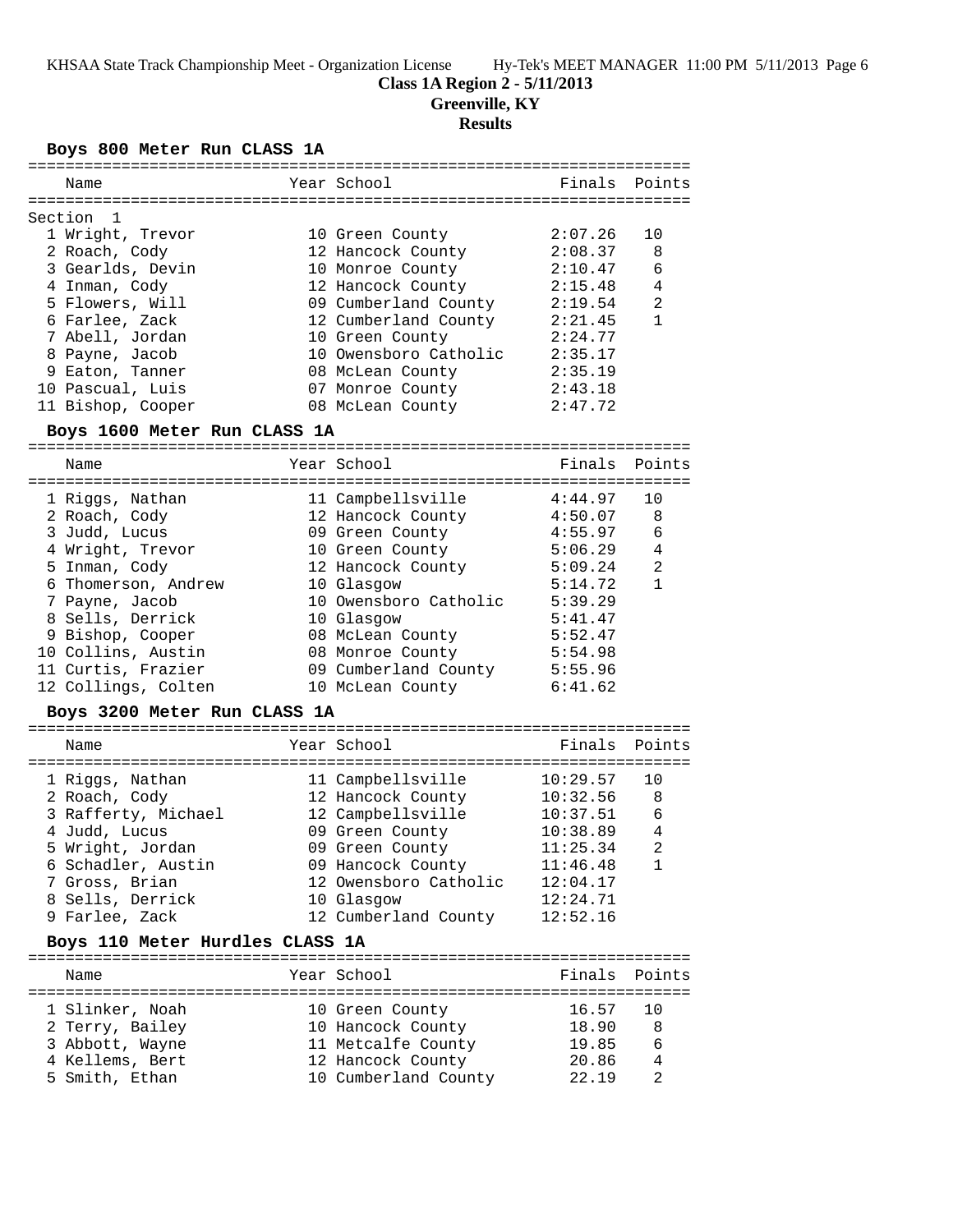## **Class 1A Region 2 - 5/11/2013**

**Greenville, KY**

# **Results**

## **Boys 300 Meter Hurdles CLASS 1A**

| Name                            | Year School              | Finals  | Points |
|---------------------------------|--------------------------|---------|--------|
|                                 |                          |         |        |
| 1 Slinker, Noah                 | 10 Green County          | 44.35   | 10     |
| 2 Crawley, Kailib               | 09 Cumberland County     | 47.37   | 8      |
| 3 Terry, Bailey                 | 10 Hancock County        | 48.13   | 6      |
| 4 Marlowe, Tre                  | 11 Cumberland County     | 48.23   | 4      |
| 5 Clark, Parker                 | 10 Owensboro Catholic    | 49.49   | 2      |
| 6 Houk, Zeth                    | 09 Green County          | 49.99   | 1      |
| 7 Kellems, Bert                 | 12 Hancock County        | 51.39   |        |
| Boys 4x100 Meter Relay CLASS 1A |                          |         |        |
|                                 |                          |         |        |
| School                          |                          | Finals  | Points |
|                                 |                          |         |        |
| 1 Glasgow                       |                          | 45.17   | 10     |
| 1) Bradley, Quentel 11          | 2) Shirley, Julius 11    |         |        |
| 3) Settles, Gary 12             | 4) Norris, Milas 11      |         |        |
| 2 Monroe County                 |                          | 46.71   | 8      |
| 1) Keith, Lincoln 09            | 2) Huff, Carleton 11     |         |        |
| 3) Strode, Tanner 11            | 4) Swann, Dustin 11      |         |        |
| 5) Welch, Briley 10             | 6) Gay, Kyle 11          |         |        |
| 3 Cumberland County             |                          | 47.04   | 6      |
| 1) Scott, Qwmaine 12            | 2) Crawley, Kailib 09    |         |        |
| 3) Groce, Patrick 10            | 4) Owsley, Cedric 12     |         |        |
| 5) Blythe, Anthony 12           | 6) Hunter, Dakota 11     |         |        |
| 7) Webb, Jordan 11              | 8) Marlowe, Tre 11       |         |        |
| 4 Green County                  |                          | 47.44   | 4      |
| 1) Fields, Corey 10             | 2) Atwood, Tyler 09      |         |        |
| 3) Banks, Kenny 11              | 4) Grider, George 10     |         |        |
| 5) Houk, Zeth 09                | 6) Jaggers, Evan 11      |         |        |
| 7) Thornton, JeRon 11           | 8) Jones, Cliff 12       |         |        |
| 5 Campbellsville                |                          | 49.43   | 2      |
| 1) Bryant, Codie 10             | 2) Young, Kendon 09      |         |        |
| 3) Webb, Hayden 10              | 4) Spaulding, Malique 11 |         |        |
| 6 McLean County                 |                          | 50.55   | 1      |
| 1) Capps, Gage 09               | 2) Harrington, Josh 10   |         |        |
| 3) Wilson, Jordan 11            | 4) Ramburger, Cody 11    |         |        |
| 5) Wilson, Phillip 09           | 6) Canary, Peyton 08     |         |        |
| 7) Gillette, Jamien 08          | 8) Eaton, Tanner 08      |         |        |
| 7 Hancock County                |                          | 52.79   |        |
| 1) McManaway, Austin 09         | 2) Harris, Cody 12       |         |        |
| 3) Kellems, Bert 12             | 4) Edge, Corey 11        |         |        |
| 5) Johnson, Dylan 10            | 6) Hayes, Tyler 07       |         |        |
| 7) Chappell, Cameron 09         | 8) Nevitt, Wesley 09     |         |        |
|                                 |                          |         |        |
| Boys 4x200 Meter Relay CLASS 1A |                          |         |        |
| School                          |                          | Finals  | Points |
|                                 |                          |         |        |
| 1 Glasgow                       |                          | 1:32.94 | 10     |
| 1) Bradley, Quentel 11          | 2) Wheeler, Zachary 11   |         |        |
| 3) Settles, Gary 12             | 4) Norris, Milas 11      |         |        |
| 2 Green County                  |                          | 1:38.48 | 8      |
| 1) Fields, Corey 10             | 2) Slinker, Noah 10      |         |        |
| 3) Banks, Kenny 11              | 4) Grider, George 10     |         |        |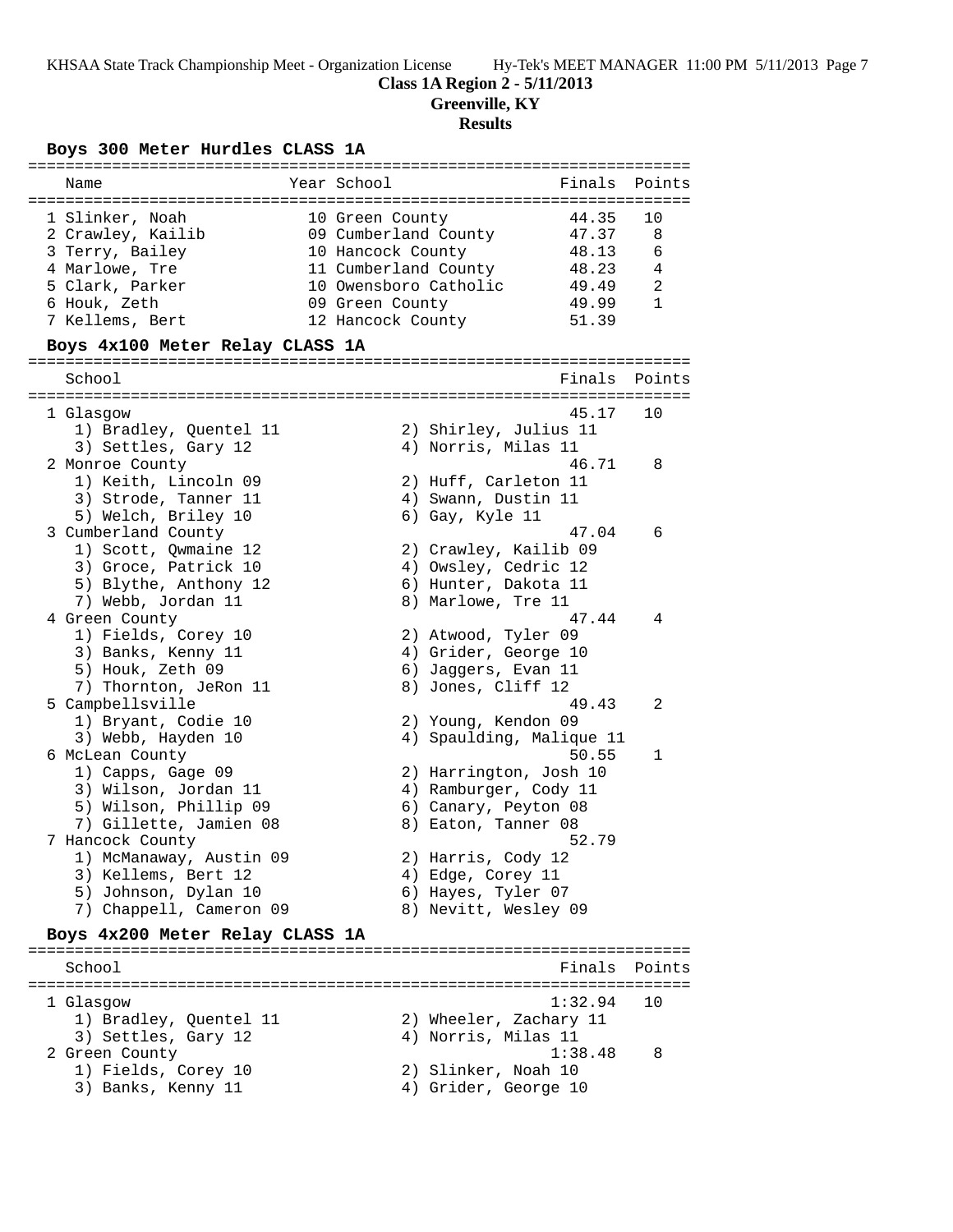### **Class 1A Region 2 - 5/11/2013**

**Greenville, KY**

### **Results**

### **....Boys 4x200 Meter Relay CLASS 1A**

5) Thornton, JeRon 11 6) Houk, Zeth 09 7) Jaggers, Evan 11 and 8) Jones, Cliff 12 3 Cumberland County 1:39.08 6 1) Groce, Patrick 10 2) Williams, Corey 12 3) Marlowe, Tre 11 4) Owsley, Cedric 12 5) Flowers, Will 09 6) Webb, Jordan 11 7) Hunter, Dakota 11 8) Crawley, Kailib 09 4 Monroe County 1:43.34 4 1) Welch, Briley 10 2) Gay, Kyle 11 3) Keith, Lincoln 09  $\begin{array}{ccc} 4) &$  Hamilton, Grant 12 5) Swann, Dustin 11 (6) Pascual, Luis 07 5 Campbellsville 1:43.72 2 1) Bryant, Codie 10 2) Spaulding, Malique 11 3) Thornton, Austyn 08 (4) Webb, Hayden 10 6 Hancock County 1:44.39 1 1) Rogers, Justin 09 2) Schroader, Cody 10 3) Terry, Bailey 10 (4) Edge, Corey 11 5) Kellems, Bert 12 (6) Johnson, Dylan 10 7) Hayes, Tyler 07 (8) 7 McLean County 1:47.52 1) Capps, Gage 09 2) Harrington, Josh 10 3) Wilson, Jordan 11 4) Ramburger, Cody 11 5) Wilson, Phillip 09 6) Canary, Peyton 08 7) Gillette, Jamien 08 8) Eaton, Tanner 08 **Boys 4x400 Meter Relay CLASS 1A** ======================================================================= Finals Points ======================================================================= 1 Cumberland County 3:43.51 10 1) Scott, Qwmaine 12 2) Marlowe, Tre 11 3) Williams, Corey 12 (4) Owsley, Cedric 12 5) Flowers, Will 09 6) Crawley, Kailib 09 7) Blythe, Anthony 12 8) Webb, Jordan 11 2 Green County 3:46.50 8 1) Slinker, Noah 10 2) Sosa, Jesus 11 3) Jones, Cliff 12 4) Wright, Trevor 10 5) Thornton, JeRon 11 6) Jaggers, Evan 11 7) Houk, Zeth 09 8) Fields, Corey 10 3 Hancock County 3:51.76 6 1) Schroader, Cody 10 2) Inman, Cody 12 3) Terry, Bailey 10 (4) Rogers, Justin 09 5) Chappell, Cameron 09 6) Edge, Corey 11 7) Nevitt, Wesley 09  $\hskip 1.5cm 8)$  Johnson, Dylan 10 4 Campbellsville 4:12.31 4 1) Felix, Ruben 09 2) Kost, Kern 09 3) Thornton, Austyn 08 (4) Dial, Logan 11 5) Wilson, Connor 08 6) 5 McLean County 4:18.24 2 1) Capps, Gage 09 2) Wilson, Phillip 09 3) Wilson, Jordan 11 4) Gillette, Jamien 08 5) Ramburger, Cody 11 6) Harrington, Josh 10 7) Bishop, Cooper 08 8) Trogden, Aaron 09